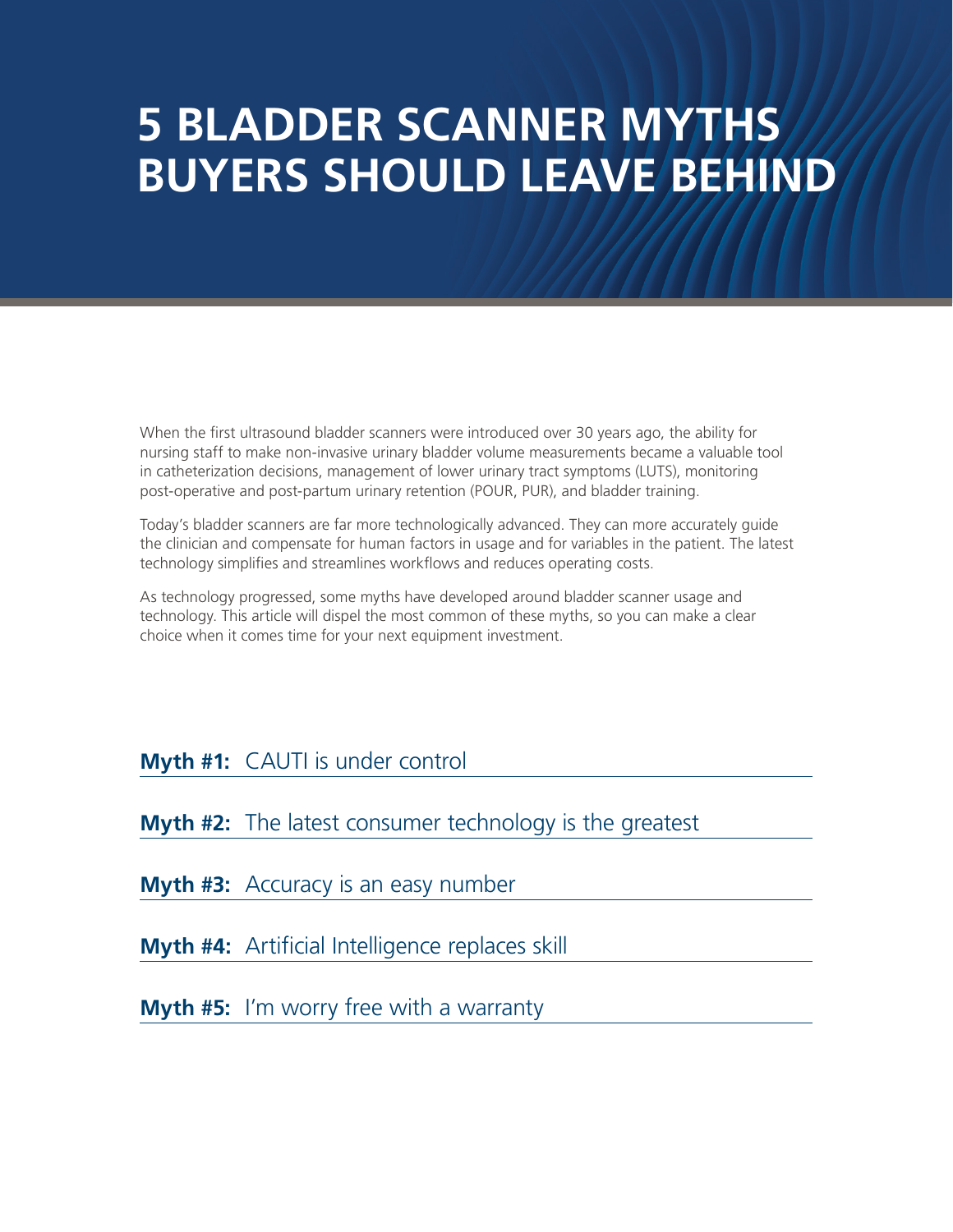## **Myth #1**: CAUTI is under control

Unfortunately, urinary catheters are not always placed for appropriate indications nor are some care providers even aware of their presence in patients they are treating. This leads to unnecessary and often prolonged catheter use and increased risk of a catheter-associated urinary tract infection (CAUTI).1

CAUTI causes delays in recovery, increased costs associated with hospital stays, and may even result in death.<sup>2</sup> After some early lack of progress, there have been steady declines in CAUTIs over the past few years.<sup>3</sup> However, studies show it remains a stubborn concern.<sup>4</sup>

The key is that CAUTI is largely preventable. Bladder scanner technology reduces unnecessary catheterization by nearly 50%<sup>5</sup>, lowering the risk of infection. And in one major Southern California healthcare system, the use of bladder scanners in the emergency department reduced the use of catheters by up to 80%.<sup>6</sup>

Bladder scanners are an important investment consideration for your medical practice. Beyond providing equipment, your bladder scanner vendor should be able to partner with you for 1) staff training, 2) product lifecycle planning, and 3) clinical adoption and optimization.



Your bladder scanner vendor should also provide you with ongoing onsite assistance to help you achieve your objectives around infection control compliance and improved patient outcomes.

### **Myth #2:** The latest consumer technology is the greatest

In recent years, many consumer devices, like smartphones and tablet computers, have made their way onto the hospital floor. These technology tools have become essential for accessing patient digital records, analyzing diagnostic results, and communicating between providers. But there are key differences between the daily use of these consumer devices compared to bladder scanners.

A bladder scanner is exposed to pathogens during patient contact with the ultrasound probe. Pathogens can also be transferred to a touch screen when the user is operating the device. To avoid risk to the patient, the entire system should be resilient to hospital protocols for cleaning and disinfecting. And in recent years, many hospitals have chosen more aggressive cleaning agents that may accelerate the wear on their devices. With a bladder scanner that incorporates consumer components, the owner may have to compromise on cleaning and disinfecting to protect their equipment from damage which could also mean they end up compromising on infection control.

Here is another area where owners of systems that include consumer components can really struggle. A bladder scanner lives in the hectic world of the hospital corridor. They are pooled between users and wrangled by multiple users whenever and wherever needed. That means, in the course of a normal day, a bladder scanner is pulled, pushed, bumped, and may even be misplaced, not to mention cables twisted and probes dropped.

Purpose-built medical devices are designed to withstand the daily onslaught of rough usage and disinfection. Devices like a smartphone or consumer tablet computer are rarely designed to handle that. But some bladder scanner manufacturers want to give the impression that the consumer devices they incorporate are robust enough for a hospital. That is a myth. The latest technology just may not survive the life of a bladder scanner.

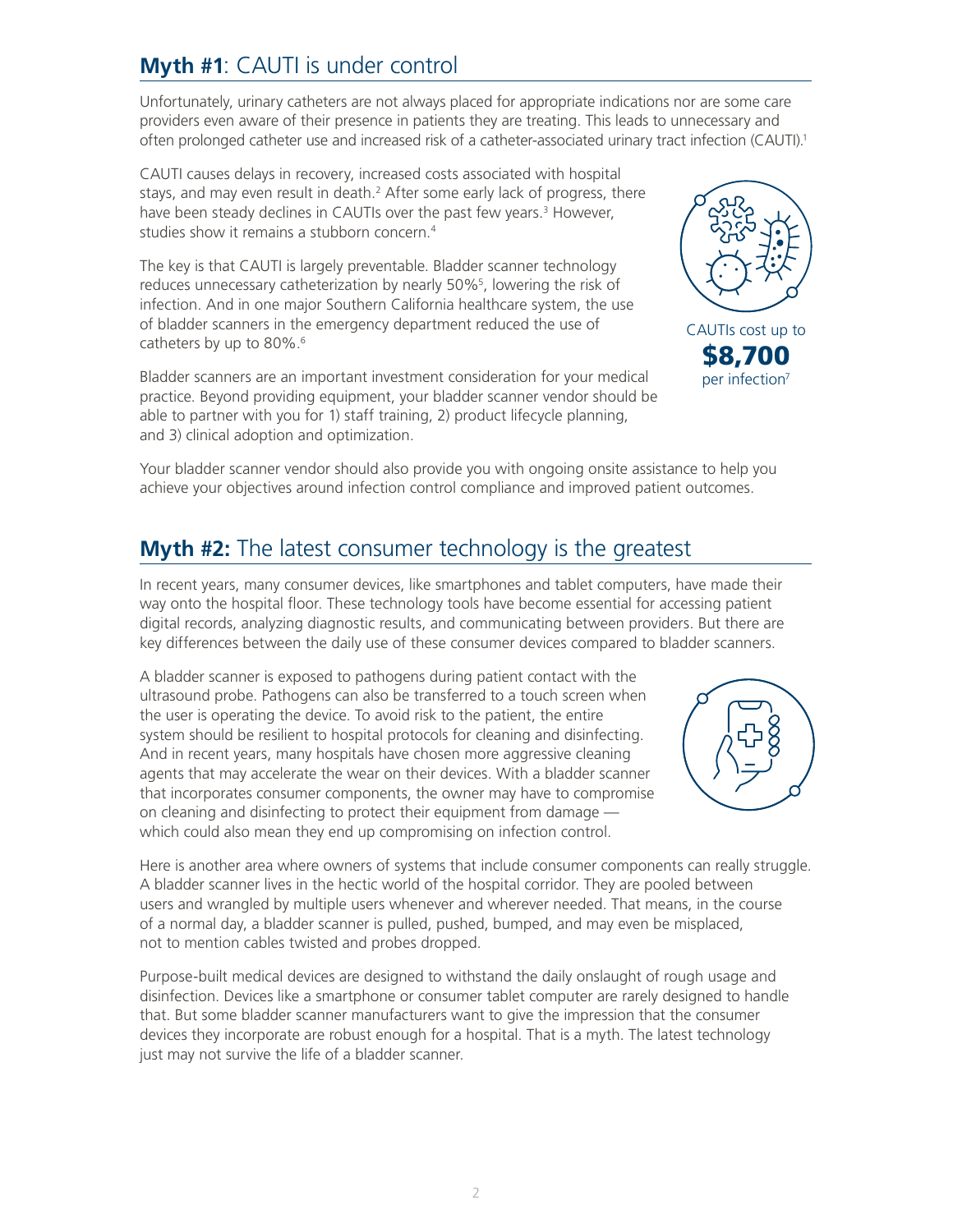### **Myth #3:** Accuracy is an easy number

The most critical specification for a bladder scanner is the accuracy range. The tighter the range of the device, the more confident you can be in the measurement and subsequent clinical decision you make based on that number.

- $\mathbf{Q}$ . How much  $\qquad \qquad \mathbf{A}$ . **measurement uncertainty is there between a scanner with ± 15% accuracy and a modern scanner that has twice the precision?**
- A Measuring a bladder with 500 mL actual urine volume, a scanner with ± 15% accuracy specification has an uncertainty of 150 mL (5.1 fl oz). With a scanner featuring  $\pm 7.5\%$ accuracy, your measurement uncertainty is only 75 mL (2.5 fl oz).

**What if two devices claim the same accuracy specification? Then can't I be equally certain in the measurements?** That is the myth because the human variables are unpredictable.

#### **Compensating for the human variables: The patient and the clinical staff**

You have no control over what patient will walk through your hospital door. Patients differ in age, gender, anatomy, BMI, medical history, and presenting condition. Some of today's bladder scanners can automatically compensate for many of these uncontrollable patient variables.

Likewise, your clinical staff has a varied level of skill, training, and familiarity with the technology. High turnover rates are a reality. How does your organization protect itself from the uncertainty of these human factors?

#### **With the right technology and smart device features, today's scanners can reduce the process to a simple "point and click" operation.**



#### STEP 1 / START

Older devices require an operator to configure a patient type (male, female, child) before scanning. Today's scanners eliminate this step, saving time and reducing the chance of human error.

#### STEP 2 / AIM

Today's scanners show onscreen aiming guides that clearly outline the bladder as you position the ultrasound probe allowing you to quickly and confidently find the bladder on all types of patients.

#### STEP 3 / HOLD

Once the user indicates he or she has found the bladder, scanners that feature 3D technology automatically take the multiple images required to calculate the bladder volume, resulting in greater user consistency and confidence. Unlike traditional ultrasound, 3D bladder scanners eliminate hand motion and fanning of the probe. The user simply holds the probe in position while the 3D scanner takes a few seconds to do the work.

#### STEP 4 / REVIEW



After the scan, the scanner will provide onscreen feedback to confirm the device was able to see the entire bladder, without any interference from anatomy, such as the pubic bone. The scanner may also alert the user that redoing the scan may lead to a more accurate measurement.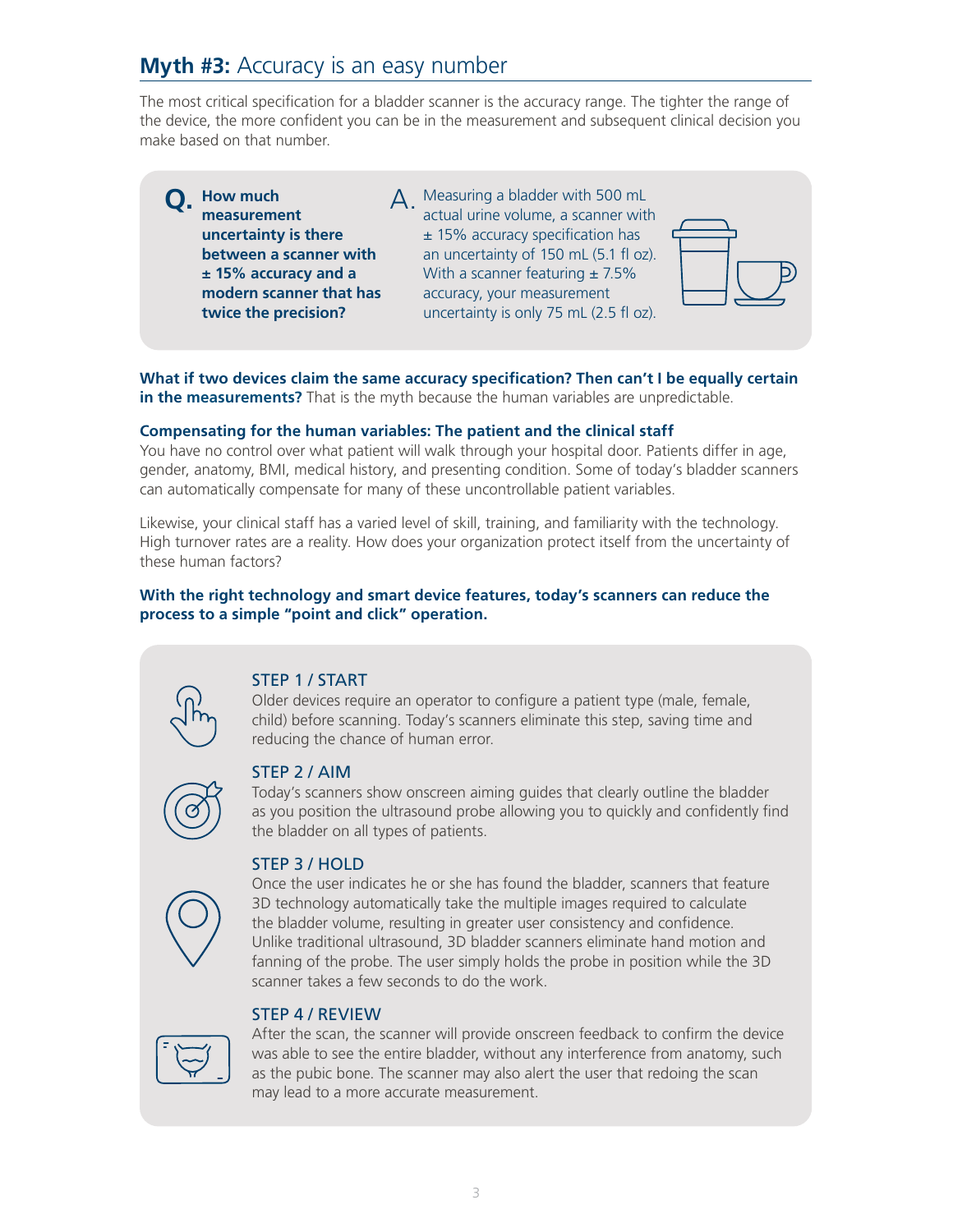## **Myth #4:** Artificial Intelligence replaces skill

Artificial Intelligence (AI) is becoming widespread in healthcare, reinventing how work is done and how decisions are made. A few bladder scanner vendors now offer devices that boast AI technology. Does that mean that user skill and experience no longer matter?





#### **Here's how deep learning works in bladder scanners**

During the development of a new bladder scanner, the vendor feeds the machine thousands of ultrasound images. As the machine analyzes each image, it makes a conclusion about the characteristics of that bladder — and about bladders in general. Then an expert human sonographer analyzes the same image and tells the machine if its conclusion was accurate. Like a human, the machine learns from experience both by its successes and its mistakes. The important thing to know is that all of this training happens before the device ever ships from the factory. When it arrives on the hospital floor, the machine can apply that built-in knowledge to the new situation of measuring a bladder it hasn't previously seen. That's the power of deep learning.

Sometimes it sounds like AI has made the devices so smart that nothing else matters. Here's where you can separate the AI hype from the AI reality. Compare the critical specifications like accuracy range between AI-assisted devices. Despite some vendor claims about AI, the proof is often in the numbers. What is the benefit of AI if it doesn't improve accuracy or consistency of results?

The variables of the patient and the clinical staff are ever changing. While AI can compensate for many of these human variables, a truly "smart" solution also combines device ease-of-use, comfort, and workflow simplicity to enable users to harness the promise of AI. Think of an AI-assisted device as a smart companion. The best way to understand AI is simply to watch it in action — in your care environment, with your staff, and your patients.



Many thousands of scans used to create AI algorithm. The machine analyzes and makes conclusions about bladder characteristics.



Sonographer analyzes the same images and tells machine if its conclusions are accurate



The machine learns from experience both by successes and failures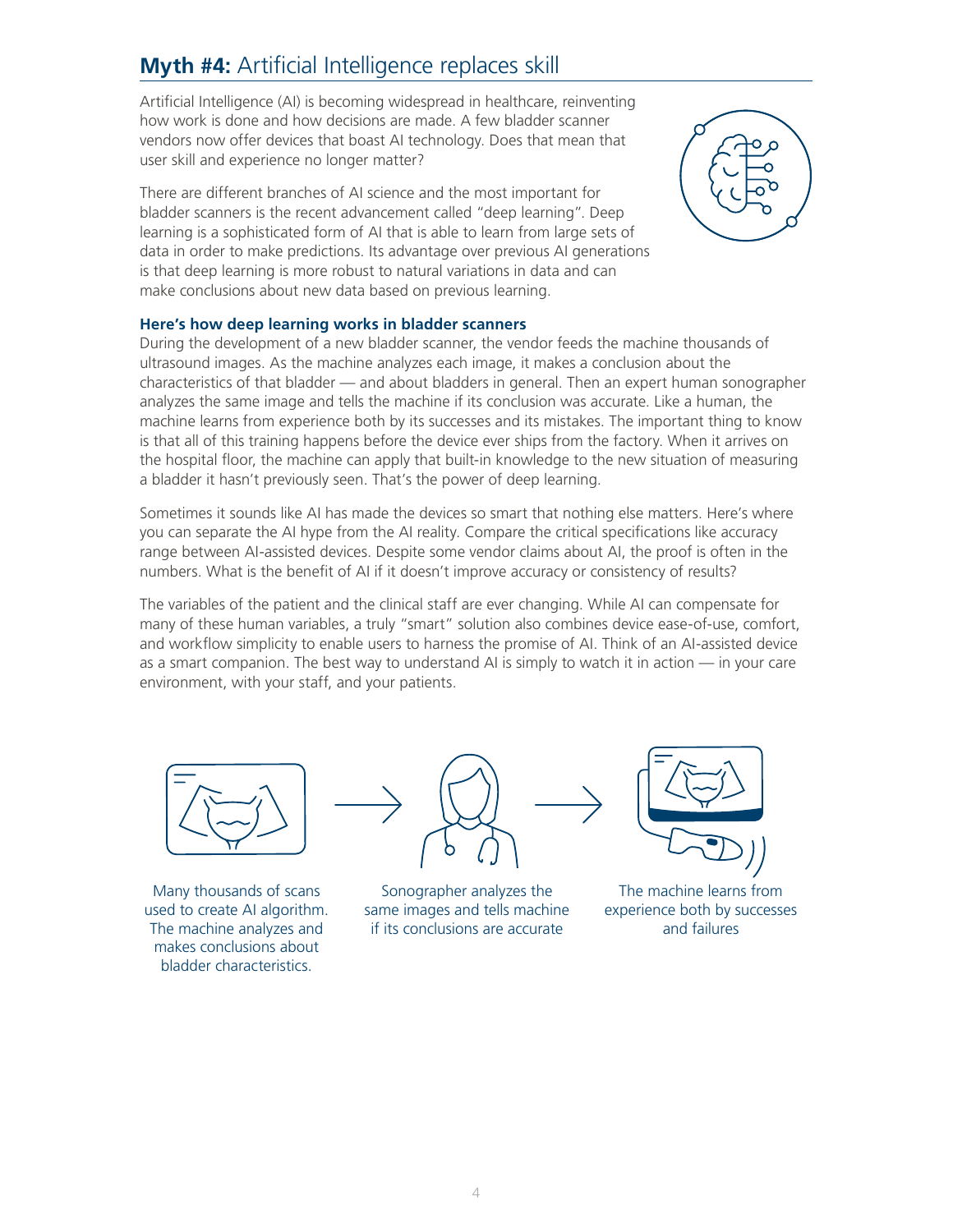### **Myth #5:** I'm worry free with warranty

Warranty is extremely important. That's clear. Not only does a good standard warranty indicate the vendor's commitment to stand behind the quality of its product, but it also removes your uncertainty about future financial impact for repair. But warranty alone doesn't cover the "soft costs" to an organization for the everyday accidents that will happen to a bladder scanner in the rough and tumble hospital hallway. Downtime and lack of equipment availability ultimately affects patient care. And a warranty doesn't cover the lost time of staff identifying a damaged device, locating it, contacting the manufacturer, and arranging logistics for the repair.



Talk to your vendor about repair turnaround times, next-day equipment loaner programs, customer support, and repair tracking. Self-repair training programs and built-in diagnostics software can empower Clinical Engineering in its efforts to contain service costs and maximize uptime. And don't forget to evaluate the vendor's ability to provide onsite staff training and coaching. These areas are where some vendors truly stand out from the crowd.

When considering a new purchase, look beyond the device itself. Look for a vendor that believes in becoming a true partner in your medical practice.

#### **Brought to you by Verathon**

Verathon® is a global medical device company dedicated to innovation in two core fields: Bladder Management (BladderScan®) and Respiratory and Surgical Solutions (GlideScope®). Our mission is to provide innovative and specialized medical solutions that empower healthcare providers to improve and extend patients' lives.

Verathon has long been at the forefront of point-of-care bladder volume measurement, and we continue to be a leader within the space. Over the past 30 years, we have offered a range of enduring solutions engineered to minimize infection, optimize efficiency and reduce cost.

Our latest BladderScan devices, BladderScan i10™ and BladderScan® Prime Plus™, leverages our second-generation artificial intelligence, deep learning platform, ImageSense<sup>TM</sup>. ImageSense enables greater ease-of-use and accuracy by reducing patient and user variables to consistently and efficiently locate the bladder and measure its volume with just the click of a button.

At Verathon, we are deeply invested in the success of our customers, and we look forward to working with you.

Verathon, a subsidiary of Roper Technologies, is headquartered in Bothell, Washington, and has global offices in Canada, Europe, Asia and Australia.



**<del></del>**BladderScan®